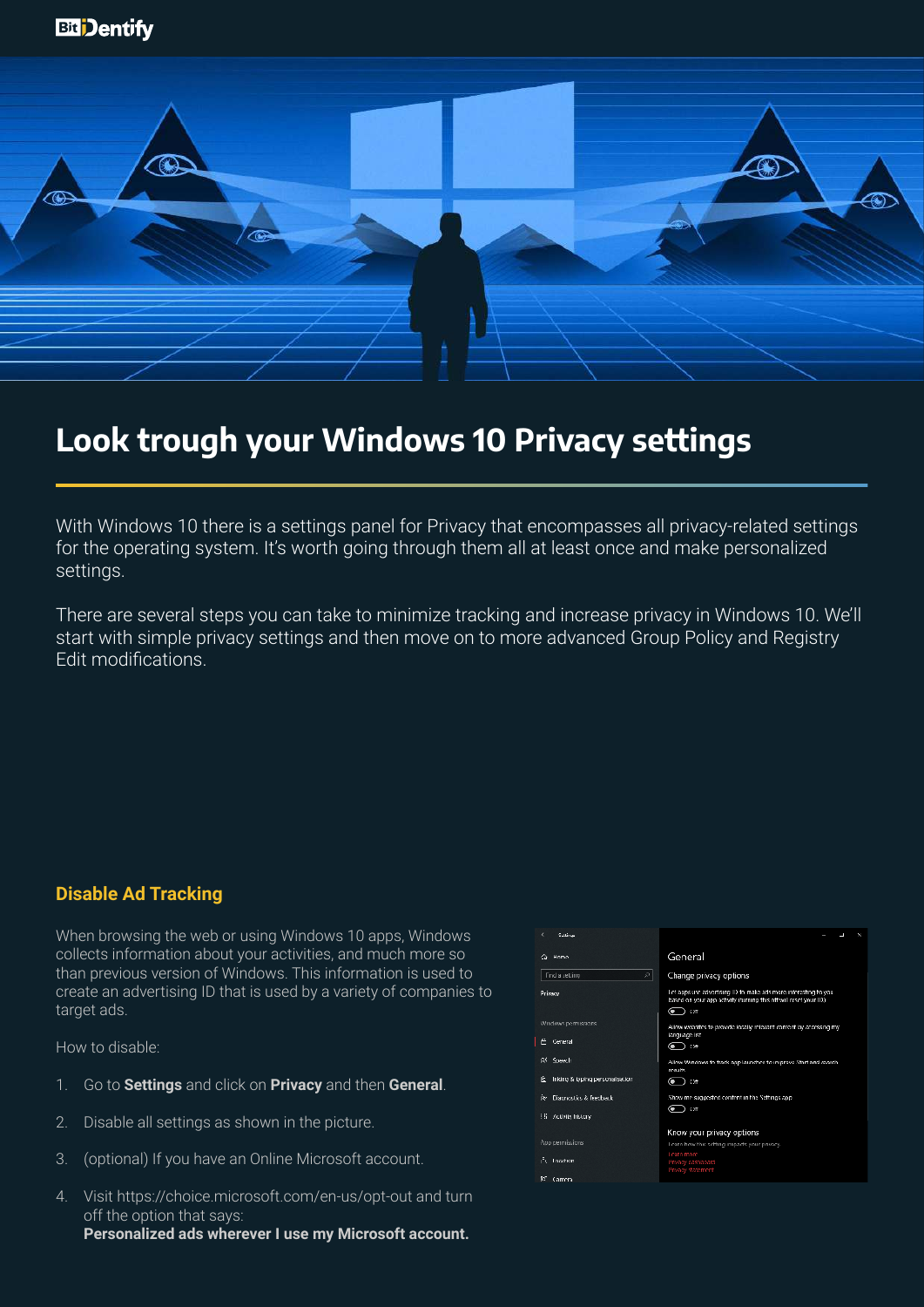# **Disable Location Tracking**

Whenever on the move, Windows knows where you are since it tracks your physical location. Windows does this to be able to deliver relevant information to you like the local weather or nearby restaurants.

How to disable:

- 1. Go to **Settings** and click on **Privacy** and then **Location**.
- 2. Disable all settings as shown in the picture.
- 3. Hit Clear under Location history to clear previous location data.
- 4. (optional) **Allow apps to access your location** Some applications need location to function; by enabling this function, you can customize what apps get location access further down under:

**Choose what apps can access your precise location.**

|    | Suttimas                            | L.                                                                                                                                                                                                                                                                                         |  |
|----|-------------------------------------|--------------------------------------------------------------------------------------------------------------------------------------------------------------------------------------------------------------------------------------------------------------------------------------------|--|
| G. | <b>Home</b>                         | Location                                                                                                                                                                                                                                                                                   |  |
|    | л<br><b>Find a setting</b>          | Allow access to location on this device                                                                                                                                                                                                                                                    |  |
|    | Privacy                             | If you allow access, you will enable Windows to use your device's<br>capabilities to determine your location and Microsoft will use your<br>location data to improve location services. People using this device.<br>will be able to choose if their apps have access to location by using |  |
|    | Windows permissions                 | the settings on this page. Denying access blocks Windows from<br>providing location to Windows teatures, Microsoft Store apps and<br>most desidos apps.                                                                                                                                    |  |
|    | General                             | Location for this device is off                                                                                                                                                                                                                                                            |  |
|    | R <sup>(</sup> Speech               | Change                                                                                                                                                                                                                                                                                     |  |
| в  | Inking & typing personalisation     |                                                                                                                                                                                                                                                                                            |  |
|    | Pr Diagnostics & Teedback           | Allow apps to access your location                                                                                                                                                                                                                                                         |  |
|    | <b>Eli</b> Adivity history          | If you allow access, you can use the settings on this page to choose<br>which apps can access your device's precise location and location.<br>history to enable location, based experiences such as directions and<br>weather. If you are signed in with a Microsoft account on this       |  |
|    | App permissions                     | device, your last known location is saved to the cloud and shared<br>with other devices where you are signed in with your Microsoft.<br>account. Denying access only blocks the apps listed on this page                                                                                   |  |
|    | $\tilde{f}_L$ . Location            | trom accessing your location.                                                                                                                                                                                                                                                              |  |
|    | <b>CC</b> Camera                    | $\circ$ on                                                                                                                                                                                                                                                                                 |  |
| л  | Microphone                          | Some desktop apps may still be able to determine your location.<br>when settings on this page are off. Find out why                                                                                                                                                                        |  |
|    | Voice activation                    | It an app is using your location, you'll see this learn $\circledast$                                                                                                                                                                                                                      |  |
|    | E. Notifications                    |                                                                                                                                                                                                                                                                                            |  |
|    | Account into                        | Default location                                                                                                                                                                                                                                                                           |  |
|    | Contacts                            | Windows, apps and services can use this when we can't detect a<br>more exact location on this ISC.                                                                                                                                                                                         |  |
|    | $\overline{\mathrm{nt}}$ . Calcudar | <b>Set detault</b>                                                                                                                                                                                                                                                                         |  |
|    | $\mathbb{Q}_2$ . Phone calls        | Location history                                                                                                                                                                                                                                                                           |  |
|    | ⊙ (all history                      | If location is on, your location history is stored for a limited time on.<br>this downe and can be used by apps that use your location.                                                                                                                                                    |  |
|    | DC Email                            | Clear location history on this device                                                                                                                                                                                                                                                      |  |
| е  | lasks                               | (Jean)                                                                                                                                                                                                                                                                                     |  |
|    | Messaging                           |                                                                                                                                                                                                                                                                                            |  |
| н  | <b>Radios</b>                       | Choose which apps can access your precise<br>location                                                                                                                                                                                                                                      |  |
|    |                                     |                                                                                                                                                                                                                                                                                            |  |

#### **Disable Camera**

Most notebooks have a built-in camera that windows enable by default; this can be incredibly dangerous since hackers use them to record and extort users with compromising videos. In most cases you can disable the camera altogether, and if you use for example Skype you can limit the camera to only that application.

- 1. Go to **Settings** and click on **Privacy** and then **Camera**.
- 2. Disable all settings as shown in the picture.

| ĸ<br>Suttings                    |                                                                                                                                                                                                                                                                                 |
|----------------------------------|---------------------------------------------------------------------------------------------------------------------------------------------------------------------------------------------------------------------------------------------------------------------------------|
| Home<br>↷                        | Camera                                                                                                                                                                                                                                                                          |
| л<br><b>Find a setting</b>       | Allow access to the camera on this device                                                                                                                                                                                                                                       |
| Privacy                          | If you allow access, people using this device will be able to choose<br>if their apps have camera access by using the settings on this page.<br>Denying access blocks Microsoft Store apps and most desktop<br>apps from accessing the camera. If does not block Windows Hello. |
| App permissions                  | Camera access for this device is off.                                                                                                                                                                                                                                           |
| G. Location                      | Change                                                                                                                                                                                                                                                                          |
| m<br>- Camera                    |                                                                                                                                                                                                                                                                                 |
|                                  | Allow apps to access your camera                                                                                                                                                                                                                                                |
| ш<br>Microphone                  | If you allow access, you can choose which apps can access your                                                                                                                                                                                                                  |
| Voice activation                 | camera by using the settings on this page. Denying acress blocks<br>apps from accessing your camera. If does not block Windows Hello.                                                                                                                                           |
| Notifications<br>⊏               | 4.200<br>œ                                                                                                                                                                                                                                                                      |
| я<br>Account into                | Some desktop apps may still be able to access your camera when<br>settings on this page are off. Find out why                                                                                                                                                                   |
| æ.<br>Contacts                   |                                                                                                                                                                                                                                                                                 |
| $\overline{\mathbf{H}}$ Calendar | Choose which Microsoft Store apps can access                                                                                                                                                                                                                                    |
|                                  | your camera                                                                                                                                                                                                                                                                     |
| 8- Phone calls                   | Turning off an app prevents if from directly accessing your camera.<br>If does not prevent the app trom accessing the cameral ndirectly                                                                                                                                         |
| G<br>Call history                | through the Windows' Camera app. To provent apps from also<br>accessing the camera indirectly using the Windows' Camera app,                                                                                                                                                    |
|                                  | you must also turn off access to the Camera app in the following.<br>list.                                                                                                                                                                                                      |
| E≤ Fmail                         |                                                                                                                                                                                                                                                                                 |
| Inche                            | 3D Viewer<br>œ<br>Off<br>67                                                                                                                                                                                                                                                     |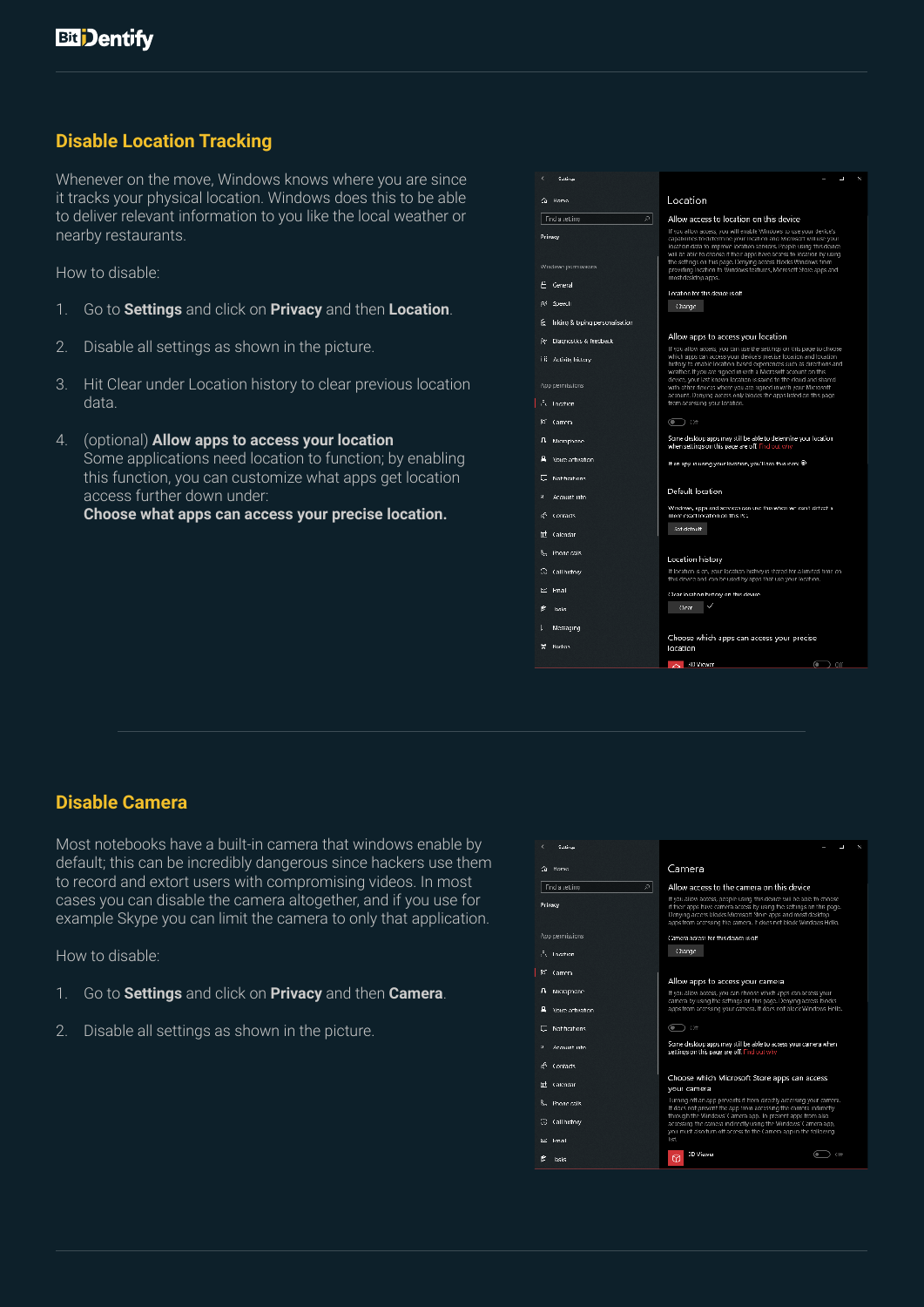### **Disable Microphone**

Equally dangerous, the built-in microphone is enabled by default, making listening in on conversations reasonably easy for an experienced hacker. If you are using the microphone on Skype or a gaming headset then limit what apps are using it. If you're not using it the microphone, it should be disabled.

How to disable:

- 1. Go to **Settings** and click on **Privacy** and then **Microphone**.
- 2. Disable all settings as shown in the picture.

|         | <b>Suttings</b>              | ŋ                                                                                                                                                                                                                                                                         |
|---------|------------------------------|---------------------------------------------------------------------------------------------------------------------------------------------------------------------------------------------------------------------------------------------------------------------------|
| ⋒       | Home                         | Microphone                                                                                                                                                                                                                                                                |
|         | 회<br><b>Find a setting</b>   | Allow access to the microphone on this device                                                                                                                                                                                                                             |
| Privacy |                              | If you allow access, people using this device will be able to choose<br>if their apps have microphone access by using the settings on this.<br>page. Denying access blocks Windows teatures, Microsoft Store<br>apps and most desktop apps from accessing the microphone. |
|         | App permissions.             | Microphone acress for this device is off                                                                                                                                                                                                                                  |
|         | ∄∟ Location                  | Change                                                                                                                                                                                                                                                                    |
| ΙGΓ     | Camera                       | Allow apps to access your microphone                                                                                                                                                                                                                                      |
| л       | Microphone                   | If you allow access, you can choose which apps can access your                                                                                                                                                                                                            |
|         | Visico activation            | microphone by using the settings on this page. Denying access<br>blocks apps from accessing your microphone.                                                                                                                                                              |
|         | Notifications                | 6<br>- D - COTT                                                                                                                                                                                                                                                           |
| Е       | Account into                 | Some desktop apps may still be able to access your microphone.<br>when settings on this page are off. Find out why                                                                                                                                                        |
|         | a <sup>6</sup> Contacts      | If an app is using your microphone, you will see this idon: w                                                                                                                                                                                                             |
|         | IT <sup>t</sup> Calendar     |                                                                                                                                                                                                                                                                           |
|         | $\mathbb{Q}_2$ . Phone calls | Choose which Microsoft Store apps can access                                                                                                                                                                                                                              |
|         | ⊙ (all history               | your microphone                                                                                                                                                                                                                                                           |
|         |                              | Some apps need to access your microphone to work as intended.<br>Turning off an app here might limit what it can do.                                                                                                                                                      |
| ≃       | Email                        | SD Vewer<br>on<br>œ<br>60                                                                                                                                                                                                                                                 |
|         | lasks                        |                                                                                                                                                                                                                                                                           |

#### **Disable Timeline**

Timeline is a feature that enables you to resume activities and open files on any of your Windows 10 devices. To do that Windows collects information about your activities on each machine and sends that data to Microsoft.

- 1. Go to **Settings** and click on **Privacy** and then **Activity History**.
- 2. Disable all settings as shown in the picture.
- 3. Hit **Clear** under **Clear activity history** to clear previous activity history.
- 4. (optional) If you have an online Microsoft account. Click **Manage my Microsoft account activity data** and you'll be sent to Microsoft's Privacy Dashboard where you can clear your data on Microsoft.com

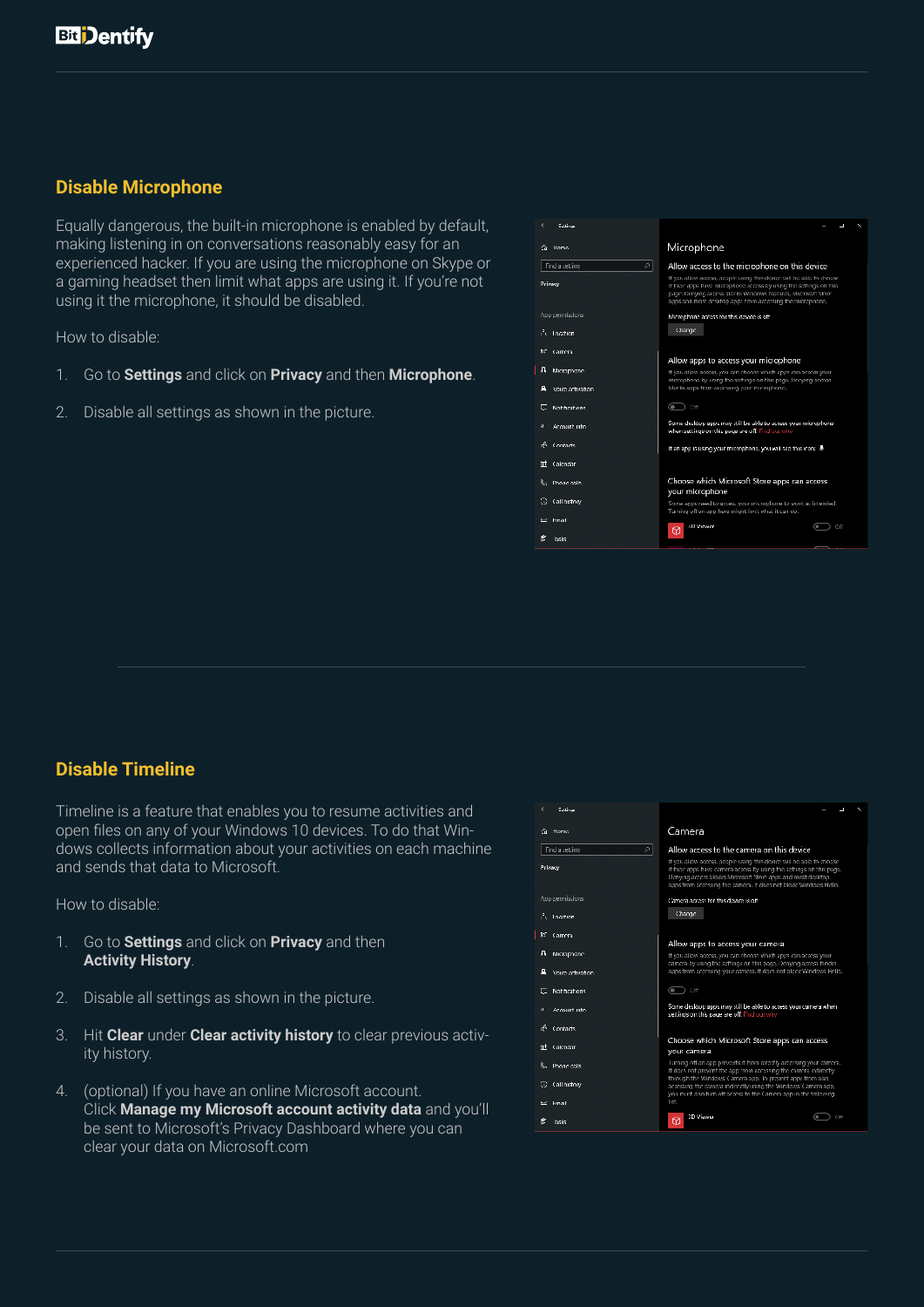## **Disable Connection Sharing**

This feature enables people in your contacts to access your WiFi without entering a password. It's a convinient feature but it's not a secure one, disabling it is preffered.

- 1. Go to **Settings** and click on **Network & Internet** and then **WiFi** tab.
- 2. Scroll down to **Releated settings** and click on **Change adapter options**.
- 3. In the new windows that pops up, right-click on your WiFi adapter and choose **Properties** on the bottom of the menu.
- 4. Click the **Sharing** tab in the new windows that pops up.
- 5. Disable **Allow other network users to connect trough this computers Internet connection** and hit **OK**.

| ¢<br>Suttings.              |                                                                                                                                 |
|-----------------------------|---------------------------------------------------------------------------------------------------------------------------------|
| Home<br>↷                   | WiFi                                                                                                                            |
| ρI<br><b>Find a setting</b> |                                                                                                                                 |
|                             | Connect to a wireless network                                                                                                   |
| Network & Internet          | If you don't see the wireless network you want, select Show available<br>networks, select the one you want, and select Connect. |
| <b>CD</b> Status            |                                                                                                                                 |
| WFL.<br>í6.                 | Related settings                                                                                                                |
|                             | Change adapter options                                                                                                          |
| <b>Hhemet</b>               | Change advanced sharing options                                                                                                 |
| n<br>Dial up                | Network and Shanng Centre.                                                                                                      |
| <b>Mal</b>                  | Windows Firewall                                                                                                                |

| Network Connections                                                                                                                                                         |    |   | $\times$ |
|-----------------------------------------------------------------------------------------------------------------------------------------------------------------------------|----|---|----------|
| <b>TO</b> « Network and Internet > Network Connections ><br>$\checkmark$                                                                                                    | Ō  | o | Search N |
| Disable this network device<br>Organise $\blacktriangleright$<br>Connect To<br>$\rightarrow$                                                                                | ŧΕ |   |          |
| <b>Bluetooth Network Connection</b><br><b>Ethernet</b><br>Not connected<br>Network cable unplugged<br>Realtek PCIe GBE Family Controller<br>Bluetooth Device (Personal Area |    |   |          |
| WiFi<br>bit 5GHz<br>Intel(R) Dual                                                                                                                                           |    |   |          |
| Disable<br>Connect / Disconnect<br><b>Status</b><br>Diagnose<br><b>Bridge Connections</b>                                                                                   |    |   |          |
| 3 items   1 item seled<br>Create Shortcut                                                                                                                                   |    |   | 8 E      |
| Delete<br>Rename                                                                                                                                                            |    |   |          |
| Properties                                                                                                                                                                  |    |   |          |

| WiFi Properties                                                                             |  |
|---------------------------------------------------------------------------------------------|--|
| Sharing<br>Networking                                                                       |  |
| Internet Connection Sharing                                                                 |  |
| Allow other network users to connect through this<br>computer's Internet connection         |  |
| $\sqrt{}$ Allow other network users to control or disable the<br>shared Internet connection |  |
| Settings                                                                                    |  |
|                                                                                             |  |
|                                                                                             |  |
|                                                                                             |  |
|                                                                                             |  |
|                                                                                             |  |
| OK<br>Cancel                                                                                |  |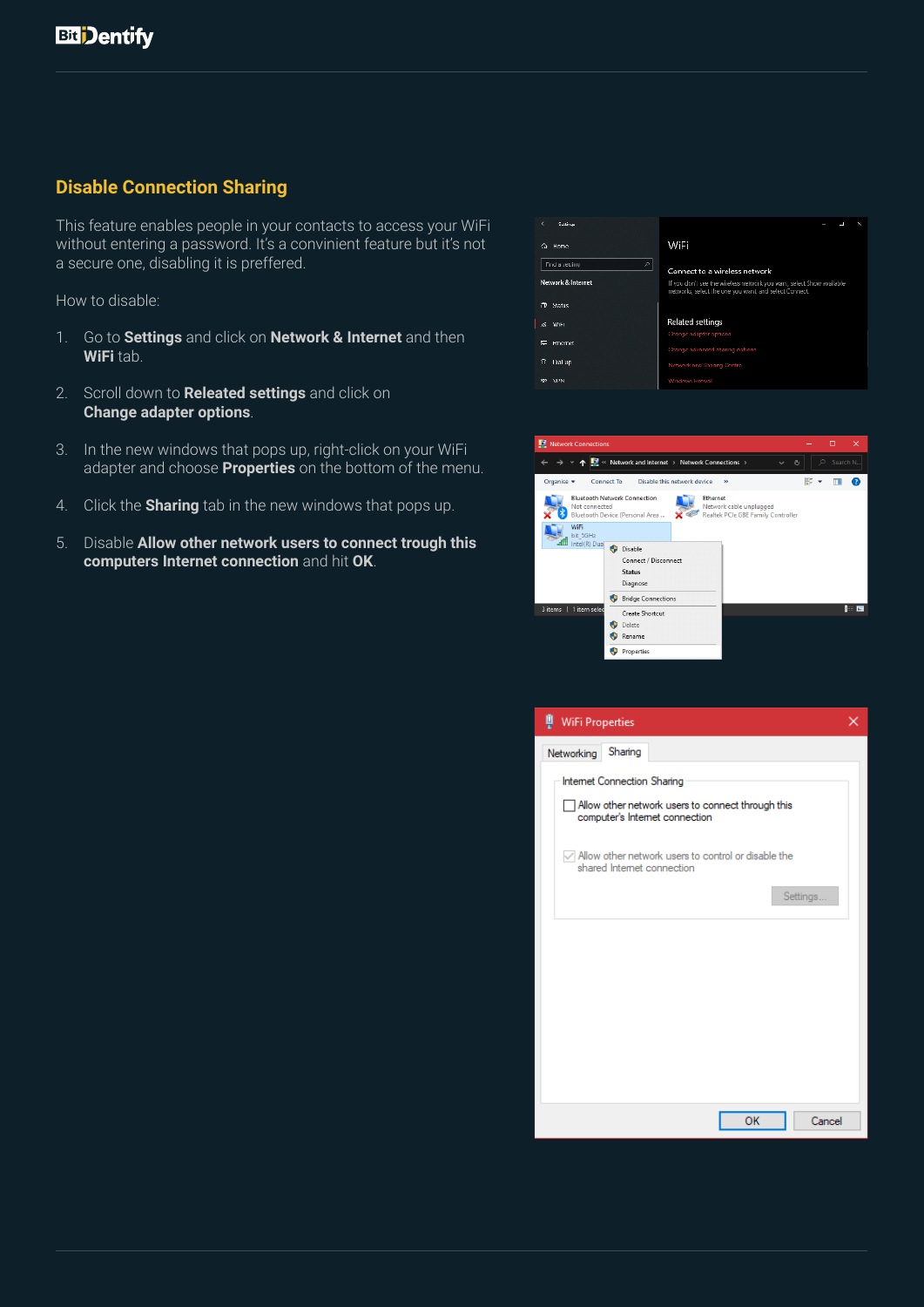# **Disable Update Sharing**

By default Windows 10 shares updates downloaded on your PC with other users on your network and across the internet. It's a Peer-to-Peer system called Windows Update Delivery Optimisation (WUDO) that decreases the load on Microsoft's servers but increase demand on your computer an internet-connection. This slows down your computer and introduces potential security issues.

How to disable:

- 1. Go to **Settings** and click on **Update & Security** and then **Delivery Optimization**.
- 2. Disable all settings as shown in the picture.



### **Change Diagnostic & Feedback options**

When using Windows 10, Microsoft collects data about your hardware and what you do when you use Windows. Microsoft officially says it does this to improve Windows and customize advice, but in reality, you don't know how they use this data. While you cannot disable this completely, you can use the minimum setting.

How to change:

- 1. Go to **Settings** and click on **Privacy** and then **Diagnostic & Feedback**.
- 2. Disable all settings as shown in the picture.

| Suttings                                   | ⊐                                                                                                                                                                                                                                                                                                                                  |
|--------------------------------------------|------------------------------------------------------------------------------------------------------------------------------------------------------------------------------------------------------------------------------------------------------------------------------------------------------------------------------------|
| Home<br>↷                                  | Diagnostics & feedback                                                                                                                                                                                                                                                                                                             |
| Ø.<br>Find a setting                       |                                                                                                                                                                                                                                                                                                                                    |
| Privacy                                    | Diagnostic data                                                                                                                                                                                                                                                                                                                    |
| Windows permissions<br>Ë<br>General        | Choose how much diagnostic data you want to send to Microsoft.<br>Diagnostic data is used to help keep Windows secure and up to<br>date, troubleshoot problems and make product improvements.<br>Regardless of which option you select, your device will be equally<br>secure and will operate normally. Get more info about these |
| R <sup>(</sup> Speech                      | setting                                                                                                                                                                                                                                                                                                                            |
|                                            | 10 Basic Send only info about your device, its settings and<br>capabilities, and whether it is performing properly.                                                                                                                                                                                                                |
| Inking & typing personalisation            | O Hult: Send all Basic diagnostic data, along with into about                                                                                                                                                                                                                                                                      |
| Diagnostics & Teedback<br>jу.              | websites you browse and how you use apps and features, plus<br>additional into about device bealth, device activity and                                                                                                                                                                                                            |
| <b>i</b> ii Adivity history                | enhanced error reporting.                                                                                                                                                                                                                                                                                                          |
| App permissions                            | Improve inking and typing                                                                                                                                                                                                                                                                                                          |
| $\tilde{f}_L$ Togation                     | Your current Diagnostic data setting prevents inking and typing<br>data from being sent to Microsoft.                                                                                                                                                                                                                              |
| ren<br>Camera                              | Send inlong and typing data to Microsoft to improve the language<br>recognition and suggestion capabilities of apps and services                                                                                                                                                                                                   |
| л<br>Microphone                            | running on Windows.<br>(•ை) ா                                                                                                                                                                                                                                                                                                      |
| ρ<br>Voice activation                      |                                                                                                                                                                                                                                                                                                                                    |
| <b>Notifications</b><br>г                  | Tailored experiences                                                                                                                                                                                                                                                                                                               |
| Account into                               | Allow Microsoft to offer you failared experiences based on the<br>diagnostic data setting you have chosen. lailored experiences are<br>presonalised tips, ads and recommendations that enhance                                                                                                                                     |
| æ.<br>Contacts                             | Microsoft products and services for your needs.<br>ᅊ<br>7) ংসা                                                                                                                                                                                                                                                                     |
| ᆎ<br>Calendar                              |                                                                                                                                                                                                                                                                                                                                    |
| 8. Phone calls                             | View diagnostic data                                                                                                                                                                                                                                                                                                               |
| Call history<br>ю                          | Turn on this setting to see your data in the Diagnostic Data<br>Viewer. (Setting uses up to 138 of hard dove space.)                                                                                                                                                                                                               |
| b4.<br>Email                               | ென                                                                                                                                                                                                                                                                                                                                 |
| É<br>Inche                                 | Open Diagnostic Data Viewer                                                                                                                                                                                                                                                                                                        |
| ι<br>Messaging                             | Delete diagnostic data                                                                                                                                                                                                                                                                                                             |
| Radios<br>п                                | Delete diagnostic data that Microsoft has collected about this                                                                                                                                                                                                                                                                     |
| 曱<br>Other devices                         | device.<br>Last delete request: 2019-12-02<br>Delete                                                                                                                                                                                                                                                                               |
| Background apps<br>싀                       | Once you choose to delete your data, we'll start the process of                                                                                                                                                                                                                                                                    |
| App diagnostics<br>F                       | removing copies from our systems. If you have a Microsoft account,<br>you might have additional diagnostic data that you can delete on.<br><mark>the pr</mark> vacy dashar                                                                                                                                                         |
| Automatic file downloads<br>$\ddot{\circ}$ | If this is a company owned device, your II department might have<br>a copy of some of this device diagnostic data. Learn me                                                                                                                                                                                                        |
| Documents                                  |                                                                                                                                                                                                                                                                                                                                    |
| F.<br><b>Pictures</b>                      | Feedback frequency                                                                                                                                                                                                                                                                                                                 |

Neve

 $\Box$  video

 $\bar{\gamma}$  . Fig. system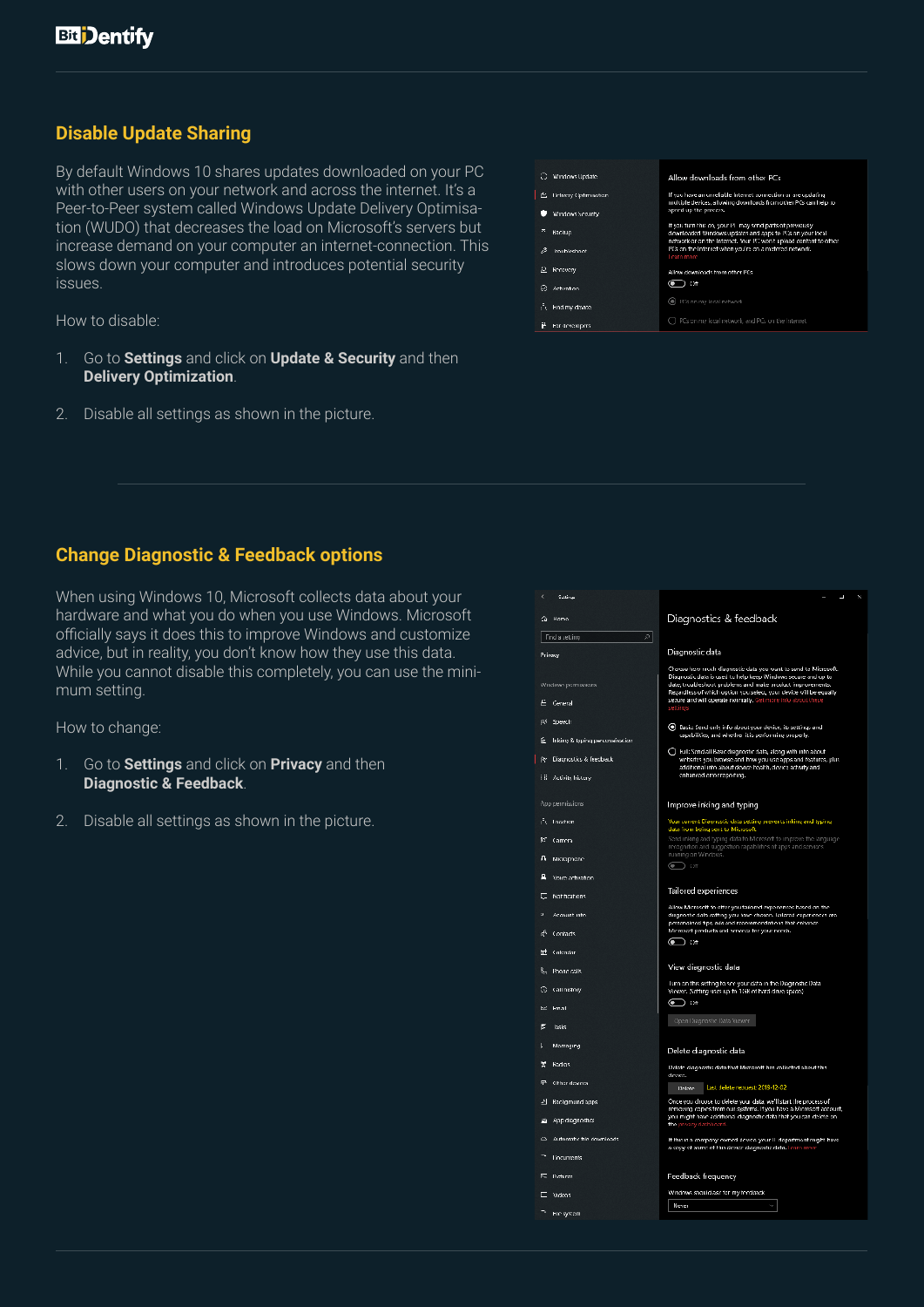# **Manage Background Apps**

Windows keeps some apps running in the background at all times, while some are needed for functionality, most of them are just wasting resources and collecting data. While you can turn off Background Apps all together, chances are some functionality will be lost. Most Windows 10 apps that come with Windows are safe to turn off, though, but if you use the function it should remain activated.

How to change:

- 1. Go to **Settings** and click on **Privacy** and then **Background Apps**.
- 2. Disable the following Windows 10 apps:

**3D Viever, Alarms & Clock, Calculator, Camera, Films & TV, Mail & Calendar, Maps, Messaging, Microsoft News, Micsrosoft Photos, Microsoft Solitare Collection, Microsoft Store, OneNote, Paint 3D, People, Snip & Sketch, Sticky Notes, Voice Recorder, Xbox Console Companion, Xbox Game Bar, Your Phone.**

| c<br>Suttings                      | ┚                                                                                                                                                                       |
|------------------------------------|-------------------------------------------------------------------------------------------------------------------------------------------------------------------------|
| Home<br>↷                          | Background apps                                                                                                                                                         |
| D.<br><b>Find a setting</b>        | Background Apps                                                                                                                                                         |
| Privacy                            | Tet apps run in the badgmund<br>Con<br>٠                                                                                                                                |
| App permissions                    | Select which apps can run in the background                                                                                                                             |
| Notifications<br>×<br>Account into | Choose which apps can receive info, send notifications and stay up<br>to date, even when you're not using them. Turning background<br>apps off can help conserve power. |
| A<br>Contacts                      | <b>SD Viewer</b><br>Off<br>൫                                                                                                                                            |
| H<br>Calendar                      | ASUS Battery Hoalth Charging<br>On<br>٠<br>Р                                                                                                                            |
| R.,<br>Phone calls                 | ASUS Product Registration<br>om<br>o<br>--                                                                                                                              |
| a<br>Call history                  | Adobe XD<br>Оu                                                                                                                                                          |

# **Disable Account Info**

Details about your account like name, picture, and other info are shared with other apps on the computer. In most cases, it's not necessary, so disabling the function altogether is advisable.

- 1. Go to **Settings** and click on **Privacy** and then **Account Info**.
- 2. Disable all settings as shown in the picture.

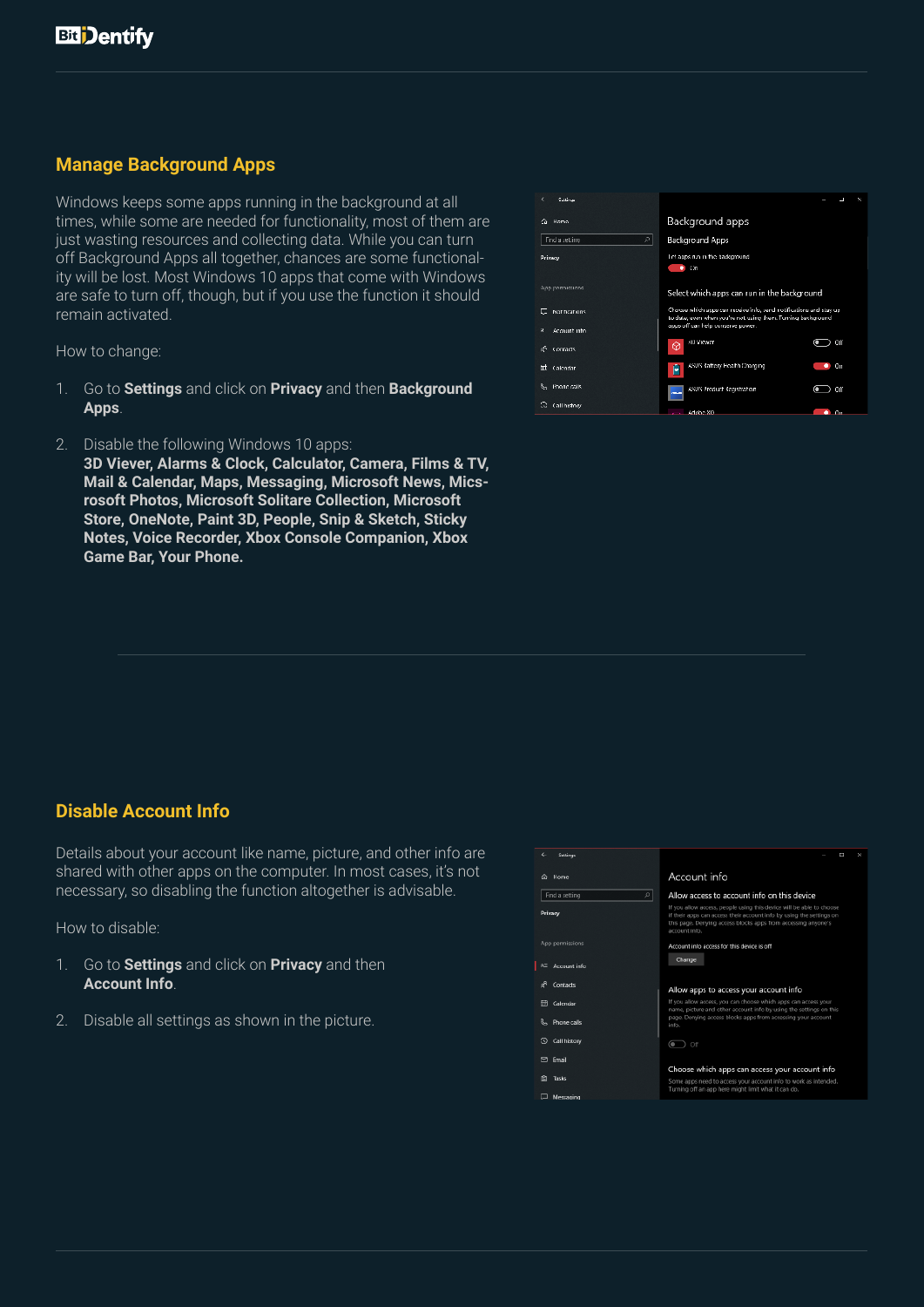# **Disable Telemetry (Advanced)**

Previous settings in this guide should disable data collection (or what Microsoft calls "Telemetry"), but to be completely sure, we can use more advanced methods to disable it permanently. Depending on your version of Windows 10 there are two methods to do this, one for the Home edition and one for Enterprise, Education, IoT, and Server editions.

For Windows 10 **Home edition** – Registry Editor method:

- 1. Press **WIN + R** keys to launch the RUN dialog box, type **regedit** in the dialog box, and press enter. The Registry Editor will now open
- 2. On the left pane, find the following key: **HKEY\_LOCAL\_MACHINE\SOFTWARE\Policies\Microsoft\ Windows\**
- 3. Right-click on the Windows folder and select **New** and then **Key** and name it **DataCollection**
- 4. In the right-side pane, right-click and create a new **DWORD (32-bit)** and name it **AllowTelemetry**
- 5. Double-click on **AllowTelemetry** and set **Value Data** to **0**
- 6. Close Registry Editor and restart your computer before the changes take effect.

#### For Windows 10 **Enterprise, Education, IoT and Service editions** – Group Policy Editor:

- 1. Press **WIN + R** keys to launch the RUN dialog box, type **gpedit.msc** in the dialog box, and press enter. The Registry Editor will now open.
- 2. Go to: **Computer Configuration -> Administrative Templates -> Windows Components -> Data Collection and Preview Builds**
- 3. In the right-side pane, double-click on **Allow Telemetry** and select **Enabled option**.
- 4. Now select **0 Security** from the drop-down list under options.
- 5. Close **Group Policy Editor** and restart your computer before the changes take effect.